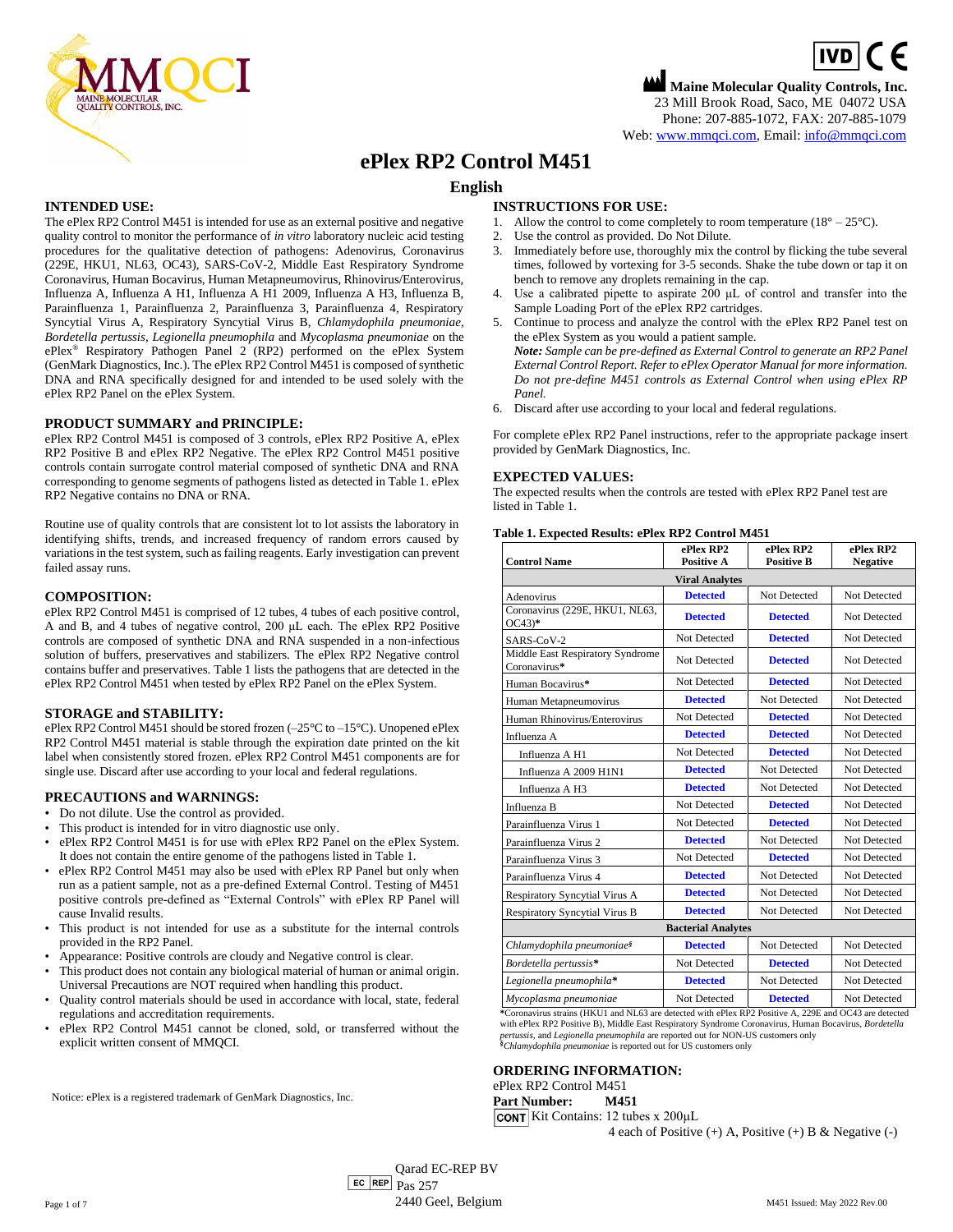$\boxed{IVD}$  (  $\in$ **Maine Molecular Quality Controls, Inc.** 23 Mill Brook Road, Saco, ME 04072 USA

Téléphone : 207-885-1072, FAX : 207-885-1079

Website [: www.mmqci.com,](file://///FS1/Common/Company/CE%20Marking/M451/Translation/Translation%20Received%2005.12.2022/www.mmqci.com) E-mail : [info@mmqci.com](mailto:info@mmqci.com)

# **ePlex RP2 Control M451**

# **Français**

## **UTILISATION PRÉVUE :**

L'ePlex RP2 Control M451 est destiné à être utilisé comme contrôle de qualité externe par test positif et négatif pour analyser les performances des procédures de test d'acide nucléique en laboratoire *in vitro* pour la détection qualitative des agents pathogènes : adénovirus, coronavirus (229E, HKU1, NL63, OC43), SARS-CoV-2, coronavirus du syndrome respiratoire du Moyen-Orient, bocavirus humain, métapneumovirus humain, rhinovirus/entérovirus, influenza A, influenza A H1, influenza A H1 2009, influenza A H3, influenza B, parainfluenza 1, parainfluenza 2, parainfluenza 3, parainfluenza 4, virus respiratoire syncytial A, virus respiratoire syncytial B, *chlamydophila pneumoniae, bordetella pertussis, legionella pneumophila* et *mycoplasma pneumoniae* sur l'ePlex® Respiratory Pathogen Panel 2 (RP2) effectué sur le système ePlex (GenMark Diagnostics, Inc.). L'ePlex RP2 Control M451 se compose d'ADN et d'ARN synthétiques spécifiquement conçus pour et destinés à être utilisés uniquement avec l'ePlex RP2 Panel sur le système ePlex.

### **PRÉSENTATION et PRINCIPE DU PRODUIT :**

L'ePlex RP2 Control M451 se compose de 3 contrôles, ePlex RP2 Positive A, ePlex RP2 Positive B et ePlex RP2 Negative. Les contrôles positifs ePlex RP2 Control M451 contiennent du matériel de contrôle de substitution composé d'ADN et d'ARN synthétiques correspondant aux segments du génome des agents pathogènes répertoriés comme détectés dans le tableau 1. L'ePlex RP2 Negative ne contient ni ADN ni ARN.

L'utilisation de routine des contrôles de qualité qui présentent une homogénéité lot par lot suffisante permettent aux laboratoires d'identifier les changements, les tendances et l'augmentation des erreurs aléatoires causées par les variations du système d'analyse, comme une défaillance des réactifs. Une analyse précoce peut prévenir l'échec des séries de tests.

### **COMPOSITION :**

L'ePlex RP2 Control M451 se compose de 12 tubes, 4 tubes de chaque contrôle positif, A et B, et 4 tubes de contrôle négatif, de 200 μl chacun. Les contrôles ePlex RP2 Positive se composent d'ADN et d'ARN synthétiques en suspension dans une solution non infectieuse de tampons, de conservateurs et de stabilisateurs. Le contrôle ePlex RP2 Negative contient un tampon et des conservateurs. Le tableau 1 énumère les agents pathogènes qui sont détectés dans l'ePlex RP2 Control M451 lorsqu'ils sont testés par l'ePlex RP2 Panel sur le système ePlex.

### **ENTREPOSAGE et STABILITÉ :**

L'ePlex RP2 Control M451 doit être conservé à l'état congelé (-25 °C à -15 °C). Le matériel ePlex RP2 Control M451 non ouvert est stable jusqu'à la date de péremption imprimée sur l'étiquette du kit tant qu'il reste congelé. Les composants de l'ePlex RP2 Control M451 sont à usage unique. Jeter chaque bouteille après usage conformément aux réglementations locales et fédérales.

### **PRÉCAUTIONS et MISES EN GARDE :**

- Ne pas diluer. Utiliser le produit de contrôle tel quel.
- Ce produit est destiné à un usage de diagnostic *in vitro* uniquement.
- L'ePlex RP2 Control M451 est destiné à être utilisé avec l'ePlex RP2 Panel du système ePlex. Il ne contient pas l'intégralité du génome des agents pathogènes répertoriés dans le tableau 1.
- L'ePlex RP2 Control M451 peut également être utilisé avec l'ePlex RP Panel mais uniquement lorsqu'il est exécuté en tant qu'échantillon de patient et non en tant que contrôle externe prédéfini. Le test des contrôles positifs M451 prédéfinis comme « contrôles externes » avec l'ePlex RP Panel entraînera des résultats non valides.
- Ce produit n'est pas destiné à être utilisé comme substitut des contrôles internes fournis dans le RP2 Panel.
- Apparence : les contrôles positifs sont troubles et les contrôles négatifs sont clairs.
- Ce produit ne contient aucune matière biologique d'origine humaine ou animale. Le respect des précautions universelles n'est PAS nécessaire lors de la manipulation de ce produit.
- Les matériaux de contrôle de la qualité doivent être utilisés conformément aux réglementations locales, nationales et fédérales, et aux exigences d'accréditation.
- L'ePlex RP2 Control M451 ne peut être dupliqué, vendu ou transféré sans le consentement écrit explicite de MMQCI.

Avis : ePlex est une marque déposée de GenMark Diagnostics, Inc.

### **DIRECTIVES D'UTILISATION :**

- 1. Laisser le contrôle revenir complètement à température ambiante (18 °C 25 °C).<br>2. L'Itiliser le produit de contrôle tel quel Ne pas diluer
- 2. Utiliser le produit de contrôle tel quel. Ne pas diluer.
- 3. Immédiatement avant l'utilisation, mélanger soigneusement le contrôle en retournant le tube plusieurs fois, puis en l'agitant par vortex pendant 3 à 5 secondes. Secouer le tube ou le tapoter sur la paillasse pour éliminer toute gouttelette restant dans le bouchon.
- 4. Utiliser une pipette calibrée pour aspirer 200 μl de contrôle et les transférer dans le port de chargement d'échantillon des cartouches ePlex RP2.
- 5. Continuer à traiter et à analyser le contrôle avec le test ePlex RP2 Panel sur le système ePlex comme vous le feriez pour un échantillon de patient. *Remarque : l'échantillon peut être prédéfini comme contrôle externe pour générer un*
- *rapport de contrôle externe RP2 Panel. Consulter le manuel d'utilisation ePlex pour plus d'informations. Ne pas prédéfinir les contrôles M451 comme contrôle externe lors de l'utilisation d'ePlex RP Panel.*
- 6. Jeter chaque bouteille après usage conformément aux réglementations locales et fédérales.
- Pour obtenir des instructions complètes sur l'ePlex RP2 Panel, se reporter à la notice appropriée fournie par GenMark Diagnostics, Inc.

### **VALEURS ATTENDUES :**

Les résultats attendus lorsque les contrôles sont testés avec le test ePlex RP2 Panel sont indiqués dans le tableau 1.

### **Tableau 1. Résultats attendus : ePlex RP2 Control M451**

| Nom du contrôle                                          | ePlex RP2<br><b>Positive A</b> | ePlex RP2<br><b>Positive B</b> | ePlex RP2<br><b>Negative</b> |
|----------------------------------------------------------|--------------------------------|--------------------------------|------------------------------|
|                                                          | Analytes viraux                |                                |                              |
| Adénovirus                                               | <b>Détecté</b>                 | Non détecté                    | Non détecté                  |
| Coronavirus (229E, HKU1, NL63,<br>$OC43)*$               | <b>Détecté</b>                 | <b>Détecté</b>                 | Non détecté                  |
| SARS-CoV-2                                               | Non détecté                    | <b>Détecté</b>                 | Non détecté                  |
| Coronavirus du syndrome respiratoire du<br>Moyen-Orient* | Non détecté                    | <b>Détecté</b>                 | Non détecté                  |
| Bocavirus humain*                                        | Non détecté                    | <b>Détecté</b>                 | Non détecté                  |
| Métapneumovirus humain                                   | <b>Détecté</b>                 | Non détecté                    | Non détecté                  |
| Rhinovirus/entérovirus humain                            | Non détecté                    | <b>Détecté</b>                 | Non détecté                  |
| Influenza A                                              | <b>Détecté</b>                 | <b>Détecté</b>                 | Non détecté                  |
| Influenza A H1                                           | Non détecté                    | <b>Détecté</b>                 | Non détecté                  |
| Influenza A 2009 H1N1                                    | <b>Détecté</b>                 | Non détecté                    | Non détecté                  |
| Influenza A H3                                           | <b>Détecté</b>                 | Non détecté                    | Non détecté                  |
| Influenza B                                              | Non détecté                    | <b>Détecté</b>                 | Non détecté                  |
| Virus 1 de la parainfluenza                              | Non détecté                    | <b>Détecté</b>                 | Non détecté                  |
| Virus 2 de la parainfluenza                              | <b>Détecté</b>                 | Non détecté                    | Non détecté                  |
| Virus 3 de la parainfluenza                              | Non détecté                    | <b>Détecté</b>                 | Non détecté                  |
| Virus 4 de la parainfluenza                              | <b>Détecté</b>                 | Non détecté                    | Non détecté                  |
| Virus respiratoire syncytial A                           | <b>Détecté</b>                 | Non détecté                    | Non détecté                  |
| Virus respiratoire syncytial B                           | <b>Détecté</b>                 | Non détecté                    | Non détecté                  |
|                                                          | <b>Analytes bactériens</b>     |                                |                              |
| Chlamydophila pneumoniae <sup>§</sup>                    | <b>Détecté</b>                 | Non détecté                    | Non détecté                  |
| Bordetella pertussis*                                    | Non détecté                    | <b>Détecté</b>                 | Non détecté                  |
| Legionella pneumophila*                                  | <b>Détecté</b>                 | Non détecté                    | Non détecté                  |
| Mycoplasma pneumoniae                                    | Non détecté                    | <b>Détecté</b>                 | Non détecté                  |

**\***Les souches de coronavirus (HKU1 et NL63 sont détectées avec l'ePlex RP2 Positive A, 229E et OC43 sont détectées avec l'ePlex RP2 Positive B), le coronavirus du syndrome respiratoire du Moyen-Orient, le bocavirus<br>humain, *Bordetella pertussis* et *Legionella pneumophila* sont signalées pour les clients non américains uniquement

*§Chlamydophila pneumoniae* n'est pas signalé pour les clients américains uniquement

**PROCÉDURES DE COMMANDE :**

ePlex RP2 Control M451

**Numéro du produit : M451**

Le kit contient : 12 tubes x 200 μl

4 de chaque Positif (+) A, Positif (+) B et Négatif (-)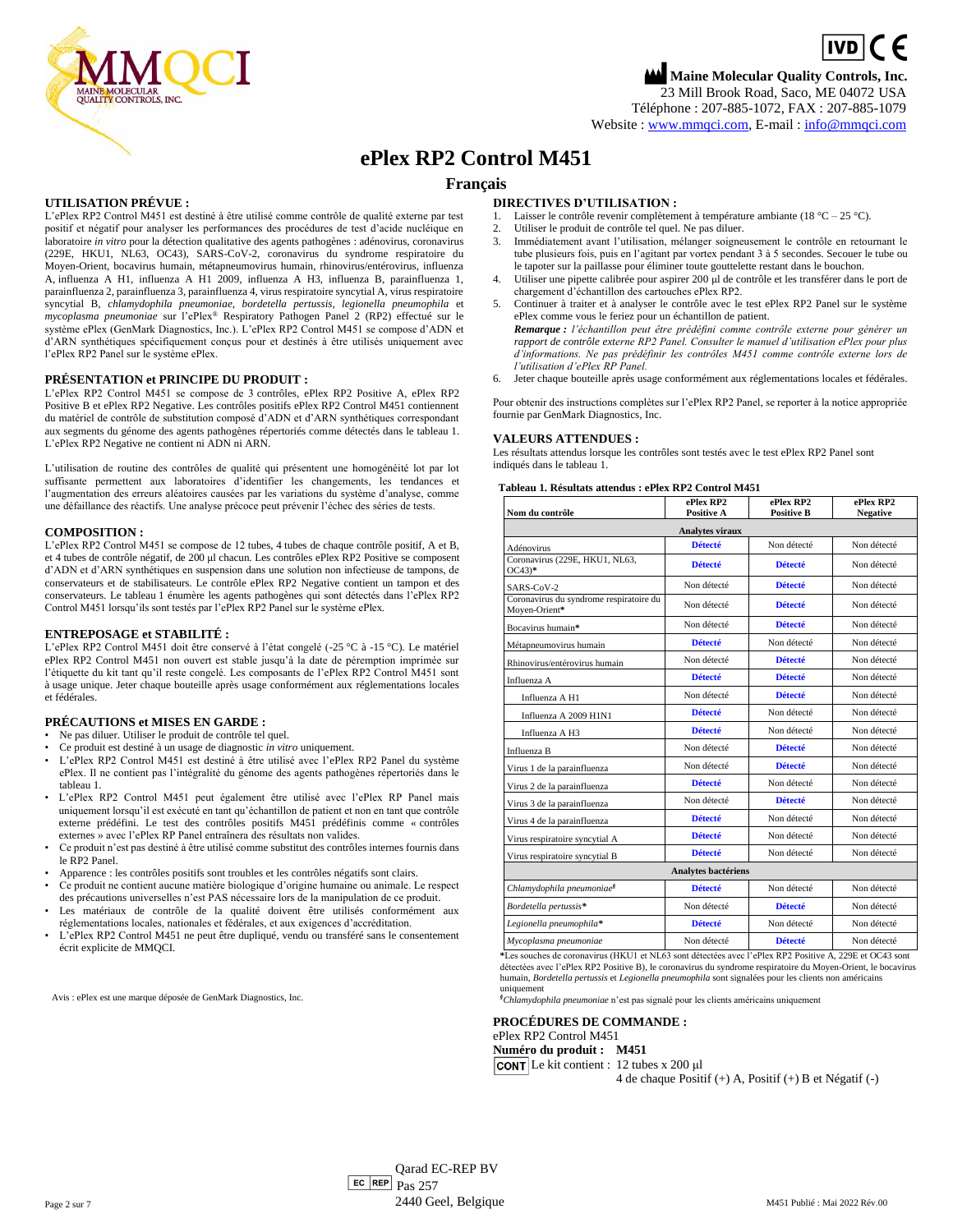$\boxed{IVD}$  (  $\in$ **Maine Molecular Quality Controls, Inc.**

23 Mill Brook Road, Saco, ME 04072 USA Telefon: 207-885-1072, FAX: 207-885-1079

Homepage[: www.mmqci.com,](file://///FS1/Common/Company/CE%20Marking/M451/Translation/Translation%20Received%2005.12.2022/www.mmqci.com) E-Mail: [info@mmqci.com](mailto:info@mmqci.com)

# **ePlex RP2 Control M451**

# **Deutsch**

# **VORGESEHENER VERWENDUNGSZWECK:**

Die ePlex RP2 Control M451 dient zur Verwendung als externe positive und negative Qualitätskontrolle zur Überwachung der Leistung von *In-vitro*-Labor-Nukleinsäure-Testverfahren für den qualitativen Nachweis der folgenden Erreger: Adenovirus, Coronavirus (229E, HKU1, NL63, OC43), SARS-CoV-2, Nahost-Atemwegssyndrom-Coronavirus, Humanes Bocavirus, Humanes Metapneumovirus, Rhinovirus/Enterovirus, Influenza A, Influenza A H1, Influenza A H1 2009, Influenza A H3, Influenza B, Parainfluenza 1, Parainfluenza 2, Parainfluenza 3, Parainfluenza 4, Respiratorisches Synzytial-Virus A, Respiratorisches Synzytial-Virus B, *Chlamydophila pneumoniae, Bordetella pertussis, Legionella pneumophila*  und *Mycoplasma pneumoniae* auf dem ePlex® Respiratory Pathogen Panel 2 (RP2), das auf dem ePlex-System (GenMark Diagnostics, Inc.) durchgeführt wird. Die ePlex RP2 Control M451 besteht aus synthetischer DNA und RNA, die speziell für die Verwendung mit dem ePlex RP2 Panel auf dem ePlex-System entwickelt wurde und ausschließlich dafür vorgesehen ist.

### **PRODUKTZUSAMMENFASSUNG und WIRKUNGSPRINZIP:**

ePlex RP2 Control M451 besteht aus 3 Kontrollen, ePlex RP2 Positive A, ePlex RP2 Positive B und ePlex RP2 Negative. Die ePlex RP2 Control M451-Positive-Kontrollen enthalten Surrogatkontrollmaterial, das aus synthetischer DNA und RNA besteht, die den Genomsegmenten der in Tabelle 1 aufgeführten Pathogene entsprechen. ePlex RP2 Negative enthält keine DNA oder RNA.

Durch routinemäßige Qualitätsprüfungen, die Charge für Charge identisch sind, kann ein Labor Veränderungen, Entwicklungen und eine möglicherweise ansteigende Häufigkeit von zufälligen Fehlern erkennen, die durch systeminterne Unregelmäßigkeiten wie beispielsweise unwirksame Reagenzien verursacht werden. Eine frühzeitige Überprüfung kann viele fehlerhafte Assay-Testergebnisse vermeiden helfen.

### **ZUSAMMENSETZUNG:**

ePlex RP2 Control M451 besteht aus 12 Röhrchen, 4 Röhrchen mit den Positivkontrollen A und B und 4 Röhrchen mit der Negativkontrolle, jeweils 200 μl. Die ePlex RP2 Positive-Kontrollen bestehen aus synthetischer DNA und RNA, die in einer nicht-infektiösen Lösung aus Puffern, Konservierungsmitteln und Stabilisatoren suspendiert sind. Die ePlex RP2 Negative-Kontrolle enthält Puffer und Konservierungsmittel. Tabelle 1 zeigt die Erreger, die in der ePlex RP2 Control M451 nachgewiesen werden, wenn sie mit dem ePlex RP2 Panel auf dem ePlex-System getestet werden.

### **LAGERUNG und HALTBARKEIT:**

ePlex RP2 Control M451 sollte gefroren gelagert werden (-25 °C bis -15 °C). Ungeöffnetes ePlex RP2 Control M451-Material ist bis zu dem auf dem Kit-Etikett aufgedruckten Verfallsdatum stabil, wenn es konsequent gefroren gelagert wird. Die ePlex RP2 Control M451- Komponenten sind zum einmaligen Gebrauch bestimmt. Bitte entsorgen Sie sie nach der Verwendung unter Einhaltung der örtlichen und staatlichen Gesetzgebung.

#### **VORSICHTSMAẞNAHMEN und WARNHINWEISE:**

- Nicht verdünnen. Wenden Sie die Kontrolle wie vorgesehen an.
- Dieses Produkt ist nur für die In-vitro-Diagnostik bestimmt.
- ePlex RP2 Control M451 ist für die Verwendung mit dem ePlex RP2 Panel auf dem ePlex-System. Es enthält nicht das gesamte Genom der in Tabelle 1 aufgeführten Krankheitserreger.
- ePlex RP2 Control M451 kann auch mit dem ePlex RP Panel verwendet werden, jedoch nur, wenn sie als Patientenprobe und nicht als vordefinierte externe Kontrolle durchgeführt wird. Das Testen von M451 Positivkontrollen, die als "Externe Kontrollen" mit dem ePlex RP Panel vordefiniert sind, führt zu ungültigen Ergebnissen.
- Dieses Produkt ist nicht als Ersatz für die internen Kontrollen des RP2 Panel gedacht.
- Aussehen: Die positiven Kontrollen sind trübe und die negative Kontrolle ist klar.
- Dieses Produkt enthält keine biologischen Substanzen menschlichen oder tierischen Ursprungs. Allgemein gültige Vorsichtsmaßnahmen sind bei der Nutzung dieses Produktes NICHT erforderlich.
- Qualitätskontrollmaterialien sollten in Übereinstimmung mit den örtlichen, staatlichen und bundesstaatlichen Vorschriften und Akkreditierungsanforderungen verwendet werden.
- ePlex RP2 Control M451 darf nicht ohne ausdrückliche schriftliche Zustimmung des MMQCI geklont, verkauft oder übertragen werden.

Hinweis: ePlex ist eine eingetragene Marke von GenMark Diagnostics, Inc.

## **GEBRAUCHSANWEISUNG:**

- Warten Sie, bis sich die Kontrolle vollständig auf Zimmertemperatur (18 °C bis 25 °C) erwärmt hat.
- 2. Wenden Sie die Kontrolle wie vorgesehen an. Nicht verdünnen.
- 3. Mischen Sie die Kontrolle unmittelbar vor der Verwendung gründlich, indem Sie das Röhrchen zunächst mehrmals umdrehen und dann 3 bis 5 Sekunden lang vortexen. Schütteln Sie das Röhrchen oder klopfen Sie es auf den Tisch, um alle in der Kappe verbliebenen Tröpfchen zu entfernen.
- 4. Verwenden Sie eine kalibrierte Pipette, um 200 μl der Kontrolle aufzusaugen und in die Probenladungsöffnung der ePlex RP2-Kartuschen zu übertragen.
- 5. Fahren Sie mit der Verarbeitung und Analyse der Kontrolle mit dem ePlex RP2 Panel-Test auf dem ePlex-System fort, wie Sie es mit einer Patientenprobe tun würden. *Achtung: Die Probe kann als externe Kontrolle vordefiniert werden, um einen RP2 Panel-*
- *Bericht zur externen Kontrolle zu erstellen. Weitere Informationen finden Sie im ePlex-Benutzerhandbuch. Definieren Sie M451-Kontrollen nicht als externe Kontrolle, wenn Sie ePlex RP Panel verwenden.*
- 6. Bitte entsorgen Sie sie nach der Verwendung unter Einhaltung der örtlichen und staatlichen Gesetzgebung.

Die vollständigen Anweisungen für das ePlex RP2 Panel finden Sie in der entsprechenden Packungsbeilage von GenMark Diagnostics, Inc.

## **ZU ERWARTENDE WERTE:**

Die erwarteten Ergebnisse, wenn die Kontrollen mit dem ePlex RP2 Panel-Test getestet werden, sind in Tabelle 1 aufgeführt.

### **Tabelle 1. Erwartete Ergebnisse: ePlex RP2 Control M451**

| <b>Name der Kontrolle</b>                  | ePlex RP2<br><b>Positive A</b> | ePlex RP2<br><b>Positive B</b> | ePlex RP2<br><b>Negative</b> |
|--------------------------------------------|--------------------------------|--------------------------------|------------------------------|
|                                            | Virusanalyten                  |                                |                              |
| Adenovirus                                 | <b>Nachgewiesen</b>            | Nicht nachgewiesen             | Nicht nachgewiesen           |
| Coronavirus (229E, HKU1, NL63,<br>$OC43)*$ | <b>Nachgewiesen</b>            | <b>Nachgewiesen</b>            | Nicht nachgewiesen           |
| SARS-CoV-2                                 | Nicht nachgewiesen             | <b>Nachgewiesen</b>            | Nicht nachgewiesen           |
| Nahost-Atemwegssyndrom-Coronavirus*        | Nicht nachgewiesen             | <b>Nachgewiesen</b>            | Nicht nachgewiesen           |
| Humanes Bocavirus*                         | Nicht nachgewiesen             | <b>Nachgewiesen</b>            | Nicht nachgewiesen           |
| Humanes Metapneumovirus                    | <b>Nachgewiesen</b>            | Nicht nachgewiesen             | Nicht nachgewiesen           |
| Humanes Rhinovirus/Enterovirus             | Nicht nachgewiesen             | <b>Nachgewiesen</b>            | Nicht nachgewiesen           |
| Influenza A                                | <b>Nachgewiesen</b>            | <b>Nachgewiesen</b>            | Nicht nachgewiesen           |
| Influenza A H1                             | Nicht nachgewiesen             | <b>Nachgewiesen</b>            | Nicht nachgewiesen           |
| Influenza A 2009 H1N1                      | <b>Nachgewiesen</b>            | Nicht nachgewiesen             | Nicht nachgewiesen           |
| Influenza A H3                             | <b>Nachgewiesen</b>            | Nicht nachgewiesen             | Nicht nachgewiesen           |
| Influenza B                                | Nicht nachgewiesen             | <b>Nachgewiesen</b>            | Nicht nachgewiesen           |
| Parainfluenzavirus 1                       | Nicht nachgewiesen             | <b>Nachgewiesen</b>            | Nicht nachgewiesen           |
| Parainfluenzavirus 2                       | <b>Nachgewiesen</b>            | Nicht nachgewiesen             | Nicht nachgewiesen           |
| Parainfluenzavirus 3                       | Nicht nachgewiesen             | <b>Nachgewiesen</b>            | Nicht nachgewiesen           |
| Parainfluenzavirus 4                       | <b>Nachgewiesen</b>            | Nicht nachgewiesen             | Nicht nachgewiesen           |
| Respiratorisches Synzytial-Virus A         | <b>Nachgewiesen</b>            | Nicht nachgewiesen             | Nicht nachgewiesen           |
| Respiratorisches Synzytial-Virus B         | <b>Nachgewiesen</b>            | Nicht nachgewiesen             | Nicht nachgewiesen           |
| <b>Bakterielle Analyten</b>                |                                |                                |                              |
| Chlamydophila pneumoniae <sup>§</sup>      | <b>Nachgewiesen</b>            | Nicht nachgewiesen             | Nicht nachgewiesen           |
| Bordetella pertussis*                      | Nicht nachgewiesen             | <b>Nachgewiesen</b>            | Nicht nachgewiesen           |
| Legionella pneumophila*                    | <b>Nachgewiesen</b>            | Nicht nachgewiesen             | Nicht nachgewiesen           |
| Mycoplasma pneumoniae                      | Nicht nachgewiesen             | <b>Nachgewiesen</b>            | Nicht nachgewiesen           |

**\***Coronavirus-Stämme (HKU1 und NL63 werden mit ePlex RP2 Positive A nachgewiesen, 229E und OC43 werden mit ePlex RP2 Positive B nachgewiesen), Nahost-Atemwegssyndrom-Coronavirus, Humanes Bocavirus, *Bordetella pertussis* und *Legionella pneumophila* werden nur für NICHT-US-Kunden gemeldet. *§Chlamydophila pneumoniae* wird nur für US-Kunden gemeldet.

### **BESTELLINFORMATIONEN:**

ePlex RP2 Control M451 **Teilnummer: M451** Inhalt des Testkits: 12 Röhrchen à 200 µl

je 4 Positiv  $(+)$  A, Positiv  $(+)$  B und Negativ  $(-)$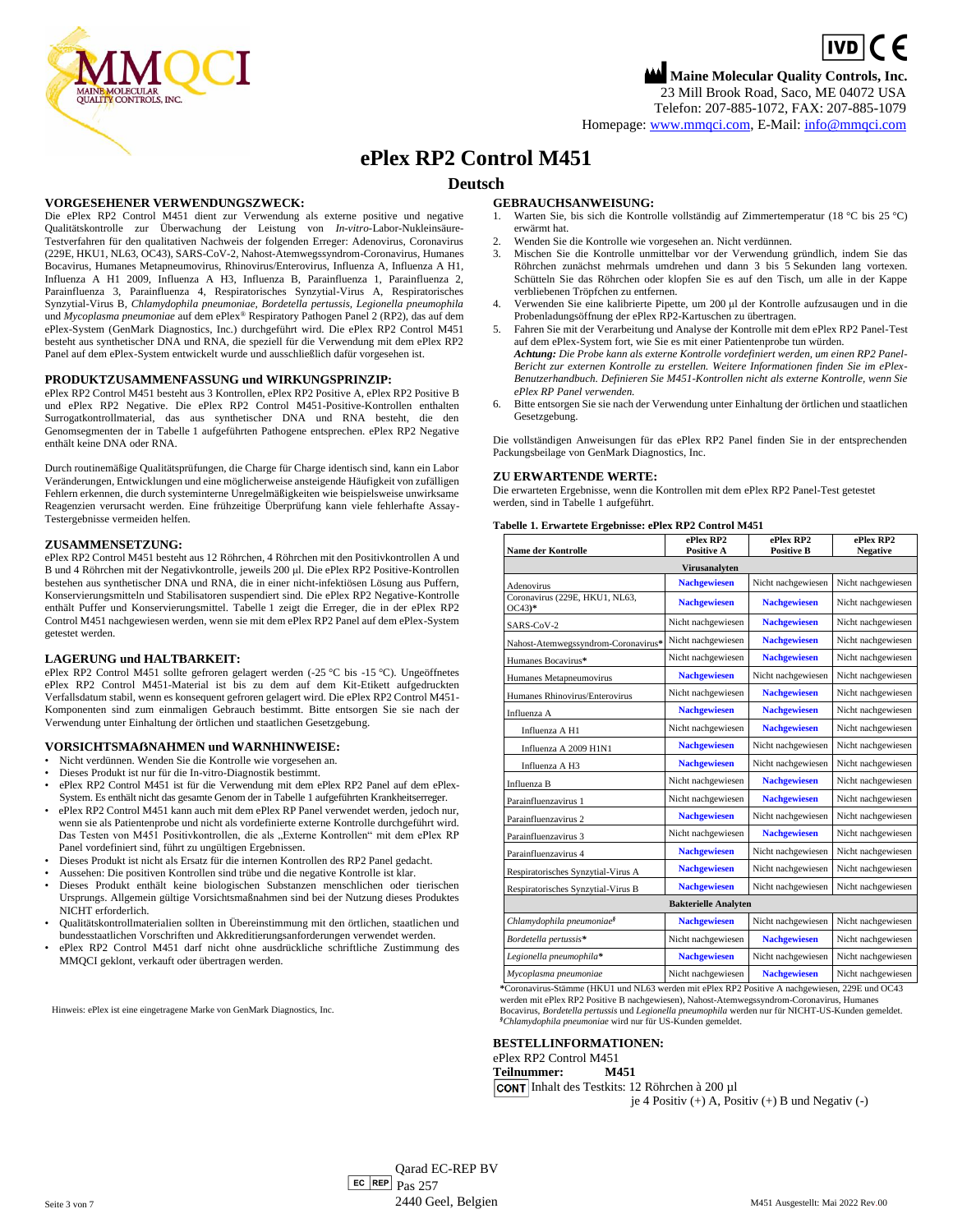

# **ePlex RP2 Control M451**

# **Italiano**

## **FINALITÀ D'USO:**

ePlex RP2 Control M451 è un controllo esterno di qualità con analisi positive e negative utilizzato per monitorare le prestazioni delle procedure di analisi *in vitro* degli acidi nucleici di laboratorio per la rilevazione qualitativa degli agenti patogeni: Adenovirus, Coronavirus (229E, HKU1, NL63, OC43), SARS-CoV-2, Sindrome Respiratoria medio-orientale da coronavirus, Bocavirus umano. Metapneumovirus umano, Rhinovirus/Enterovirus umano, Influenza A, Influenza A H1, Influenza A H1 2009, Influenza A H3, Influenza B, Parainfluenza 1, Parainfluenza 2, Parainfluenza 3, Parainfluenza 4, e Virus respiratorio sinciziale A, Virus respiratorio sinciziale B, *Chlamydophila pneumoniae, Bordetella pertussis, Legionella pneumophila* e *Mycoplasma pneumoniae* sul test ePlex® Respiratory Pathogen Panel 2 (RP2) eseguito sul sistema ePlex (GenMark Diagnostics, Inc.). ePlex RP2 Control M451 è composto da DNA e RNA sintetico specificamente progettati e destinati all'uso unicamente con ePlex RP2 Panel sul sistema ePlex.

### **RIASSUNTO e PRINCIPIO DEL PRODOTTO:**

ePlex RP2 Control M451 si compone di 3 controlli, il controllo positivo ePlex RP2 Positive A, il controllo ePlex RP2 Positive B e il controllo ePlex RP2 Negative. I controlli positivi ePlex RP2 Control M451 contengono materiale di controllo surrogato composto da DNA e RNA sintetici corrispondente a segmenti di genoma di agenti patogeni elencati come rilevato nella Tabella 1. Il controllo ePlex RP2 Negative non contiene DNA o RNA.

Un uso routinario di controlli di qualità che siano coerenti gruppo per gruppo aiuta il laboratorio a identificare cambi, andamenti e aumenti di frequenza di errori casuali dovuti a variazioni nei sistemi di test, come i difetti dei reagenti. Degli esami precoci possono prevenire cicli di esame difettosi.

### **COMPOSIZIONE:**

ePlex RP2 Control M451 comprende 12 provette, 4 provette di ciascun controllo positivo, A e B, e 4 provette di controllo negativo, da 200 μL ciascuna. I controlli positivi ePlex RP2 sono composti da DNA e RNA sintetici sospesi in una soluzione non infettiva di tamponi, conservanti e stabilizzatori. Il controllo ePlex RP2 Negative contiene tamponi e conservanti. La Tabella 1 elenca gli agenti patogeni che vengono rilevati con ePlex RP2 Control M451 quando testati da ePlex RP2 Panel sul sistema ePlex.

### **CONSERVAZIONE e STABILITÀ:**

ePlex RP2 Control M451 deve essere conservato congelato (da -25 °C a -15 °C). Il contenuto confezionato di ePlex RP2 Control M451 rimane stabile fino alla data di scadenza stampata sull'etichetta, se conservato in congelatore per tutto il tempo. I componenti di ePlex RP2 Control M451 sono monouso. Smaltire il tutto dopo l'uso, seguendo le norme locali e nazionali.

#### **PRECAUZIONI e AVVISI:**

- Non diluire. Utilizzare il controllo così come fornito.
- Questo prodotto è destinato esclusivamente all'uso diagnostico *in vitro*.
- ePlex RP2 Control M451 è destinato all'uso con ePlex RP2 Panel sul sistema ePlex. Non contiene l'intero genoma degli agenti patogeni elencati nella Tabella 1.
- ePlex RP2 Control M451 può essere utilizzato anche con ePlex RP Panel, ma unicamente se eseguito come campione del paziente e non come controllo esterno predefinito. L'analisi dei controlli positivi M451 predefiniti come "controlli esterni" con ePlex RP Panel restituirà risultati non validi.
- Il prodotto non è destinato all'uso come sostituto dei controlli interni forniti nel pannello RP2.
- Aspetto: I controlli positivi si presentano torbidi, mentre il controllo negativo è trasparente.
- Questo prodotto non contiene alcun materiale biologico di origine animale o umana. NON sono richieste precauzioni universali per maneggiare questo prodotto.
- I materiali di controllo di qualità devono essere utilizzati seguendo le norme e i requisiti di certificazione locali, regionali e nazionali.
- ePlex RP2 Control M451 non può essere clonato, venduto o trasferito senza il consenso scritto esplicito di MMQCI.

Avviso: ePlex è un marchio registrato di GenMark Diagnostics, Inc.

### **ISTRUZIONI PER L'USO:**

- 1. Lasciare che il controllo acquisisca completamente la temperatura ambiente (18-25 °C).<br>2. Utilizzare il controllo così come fornito. Non diluire
- 2. Utilizzare il controllo così come fornito. Non diluire.
- 3. Immediatamente prima dell'uso, miscelare accuratamente il controllo, prima capovolgendo la provetta più volte e poi facendola vorticare per 3-5 secondi. Scuotere la provetta o sbatterla sul tavolo per rimuovere qualsiasi frammento presente nel tappo.
- 4. Utilizzare una pipetta calibrata per aspirare 200 μL di controllo e trasferirlo nella porta di caricamento del campione delle cartucce ePlex RP2.
- 5. Continuare a processare e analizzare il controllo con il test ePlex RP2 Panel sul sistema ePlex come si farebbe con un campione del paziente.
- *Nota: il campione può essere predefinito come controllo esterno per generare un rapporto di controllo esterno per RP2 Panel. Consultare il manuale dell'operatore ePlex per ulteriori informazioni. Non predefinire i controlli M451 come controllo esterno quando si utilizza ePlex RP Panel.*
- 6. Smaltire il tutto dopo l'uso, seguendo le norme locali e nazionali.

Per le istruzioni complete di ePlex RP2 Panel, consultare il foglietto illustrativo appropriato fornito da GenMark Diagnostics, Inc.

#### **VALORI PREVISTI:**

I risultati attesi quando i controlli sono testati con ePlex RP2 Panel sono elencati nella Tabella 1.

**Tabella 1. Risultati attesi: ePlex RP2 Control M451**

| Nome del controllo                                          | ePlex RP2<br><b>Positive A</b> | ePlex RP2<br><b>Positive B</b> | ePlex RP2<br><b>Negative</b> |  |
|-------------------------------------------------------------|--------------------------------|--------------------------------|------------------------------|--|
|                                                             | Analiti virali                 |                                |                              |  |
| Adenovirus                                                  | <b>Rilevato</b>                | Non rilevato                   | Non rilevato                 |  |
| Coronavirus (229E, HKU1, NL63,<br>$OC43)*$                  | <b>Rilevato</b>                | <b>Rilevato</b>                | Non rilevato                 |  |
| SARS-CoV-2                                                  | Non rilevato                   | <b>Rilevato</b>                | Non rilevato                 |  |
| Sindrome Respiratoria medio-orientale da<br>coronavirus*    | Non rilevato                   | <b>Rilevato</b>                | Non rilevato                 |  |
| Bocavirus umano*                                            | Non rilevato                   | <b>Rilevato</b>                | Non rilevato                 |  |
| Metapneumovirus umano                                       | <b>Rilevato</b>                | Non rilevato                   | Non rilevato                 |  |
| Rhinovirus/Enterovirus umano                                | Non rilevato                   | <b>Rilevato</b>                | Non rilevato                 |  |
| Influenza A                                                 | <b>Rilevato</b>                | <b>Rilevato</b>                | Non rilevato                 |  |
| Influenza A H1                                              | Non rilevato                   | <b>Rilevato</b>                | Non rilevato                 |  |
| Influenza A 2009 H1N1                                       | <b>Rilevato</b>                | Non rilevato                   | Non rilevato                 |  |
| Influenza A H3                                              | <b>Rilevato</b>                | Non rilevato                   | Non rilevato                 |  |
| Influenza B                                                 | Non rilevato                   | <b>Rilevato</b>                | Non rilevato                 |  |
| Virus parainfluenzale 1                                     | Non rilevato                   | <b>Rilevato</b>                | Non rilevato                 |  |
| Virus parainfluenzale 2                                     | <b>Rilevato</b>                | Non rilevato                   | Non rilevato                 |  |
| Virus parainfluenzale 3                                     | Non rilevato                   | <b>Rilevato</b>                | Non rilevato                 |  |
| Virus parainfluenzale 4                                     | <b>Rilevato</b>                | Non rilevato                   | Non rilevato                 |  |
| Virus respiratorio sinciziale A                             | <b>Rilevato</b>                | Non rilevato                   | Non rilevato                 |  |
| Virus respiratorio sinciziale B                             | <b>Rilevato</b>                | Non rilevato                   | Non rilevato                 |  |
| Analiti batterici                                           |                                |                                |                              |  |
| Chlamydophila pneumoniae <sup>§</sup>                       | <b>Rilevato</b>                | Non rilevato                   | Non rilevato                 |  |
| Bordetella pertussis*                                       | Non rilevato                   | <b>Rilevato</b>                | Non rilevato                 |  |
| Legionella pneumophila*                                     | <b>Rilevato</b>                | Non rilevato                   | Non rilevato                 |  |
| Mycoplasma pneumoniae<br>$\cdots$ and $\cdots$ and $\cdots$ | Non rilevato                   | <b>Rilevato</b>                | Non rilevato                 |  |

**\***I ceppi di coronavirus (HKU1 e NL63 sono rilevati con il controllo ePlex RP2 Positive A, 229E e OC43 sono rilevati con il controllo ePlex RP2 Positive B), Sindrome Respiratoria medio-orientale da coronavirus, Bocavirus umano, *Bordetella pertussis,* e *Legionella pneumophila* sono riportati solo per i clienti

NON statunitensi *§Chlamydophila pneumoniae* è segnalato solo per i clienti degli Stati Uniti

#### **INFORMAZIONI PER L'ORDINAZIONE:** ePlex RP2 Control M451

# **Numero di identificazione: M451**

Il kit contiene: 12 provette x 200 μL

4 ciascuno di positivo (+) A, positivo (+) B e negativo (-)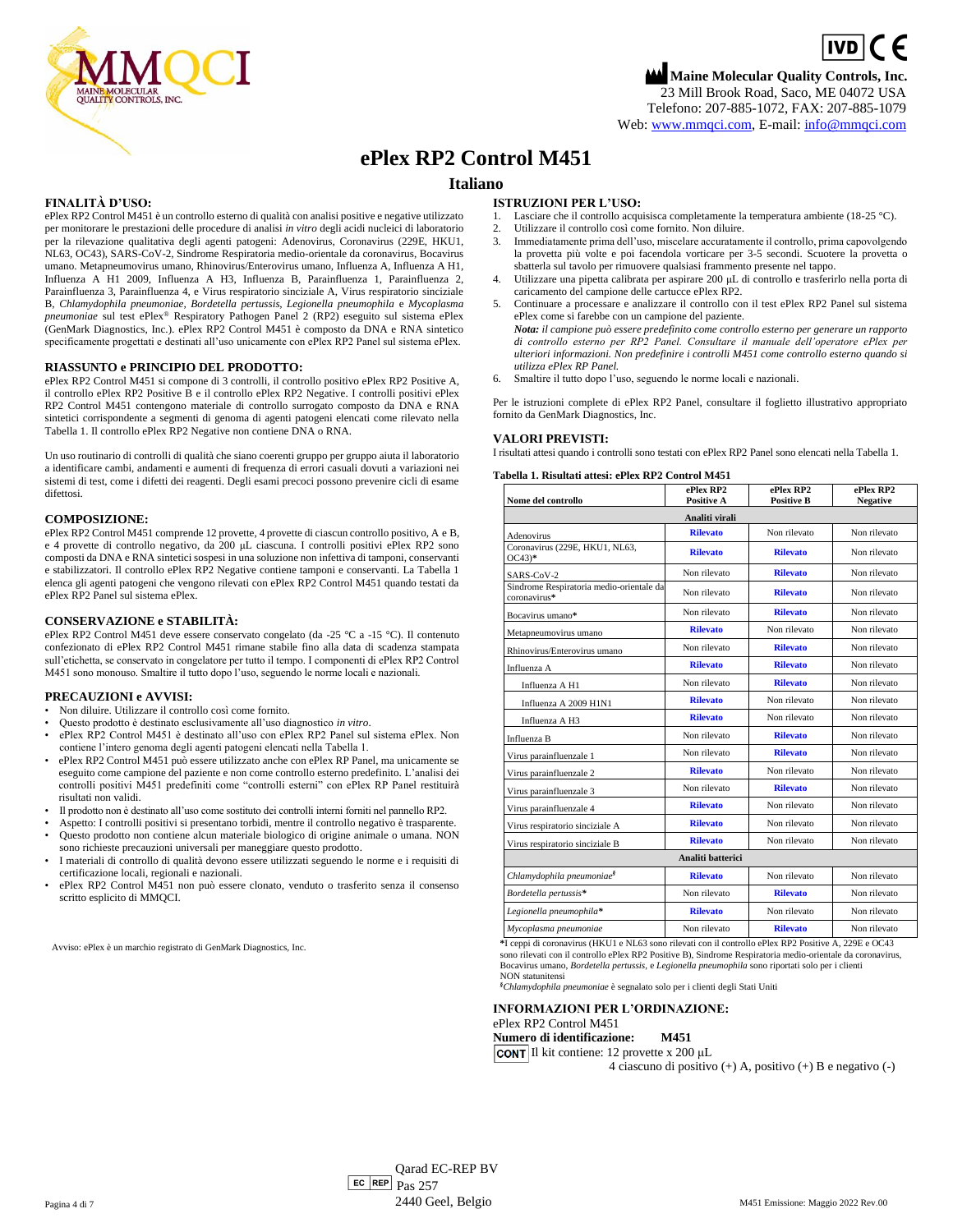

Website[: www.mmqci.com,](file://///FS1/Common/Company/CE%20Marking/M451/Translation/Translation%20Received%2005.12.2022/www.mmqci.com) Email: [info@mmqci.com](mailto:info@mmqci.com)

# **ePlex RP2 Control M451**

# **Português**

# **UTILIZAÇÃO PREVISTA:**

O ePlex RP2 Control M451 destina-se a ser utilizado como controlo de qualidade positivo e negativo externo para monitorizar o desempenho de procedimentos laboratoriais de testagem de ácido nucleico *in vitro* para a deteção qualitativa de agentes patogénicos: Adenovírus, coronavírus (229E, HKU1, NL63, OC43), SARS-CoV-2, coronavírus da síndrome respiratória do Médio Oriente, bocavírus humano, metapneumovírus humano, rinovírus/enterovírus, Influenza A, Influenza A H1, Influenza A H1 2009, Influenza A H3, Influenza B, Parainfluenza 1, Parainfluenza 2, Parainfluenza 3, Parainfluenza 4, vírus sincicial respiratório A, vírus sincicial respiratório B, *Chlamydophila pneumoniae, Bordetella pertussis, Legionella pneumophila* e *Mylasma pneumoniae* no ePlex® Respiratory Pathogen Panel 2 (RP2) executado no sistema ePlex (GenMark Diagnostics, Inc.). O ePlex RP2 Control M451 é composto por ADN e ARN sintéticos e foi especificamente concebido para, e destina-se a ser exclusivamente utilizado com, o ePlex RP2 Panel no sistema ePlex.

## **RESUMO e PRINCÍPIO DO PRODUTO:**

O ePlex RP2 Control M451 é composto por 3 controlos, ePlex RP2 Positive A, ePlex RP2 Positive B e ePlex RP2 Negative. Os controlos positivos do ePlex RP2 Control M451 contêm material de controlo substituto composto por ADN e ARN sintéticos correspondente a segmentos de genoma dos agentes patogénicos listados na Tabela 1. O ePlex RP2 Negative não contém ADN nem ARN.

A utilização regular de controlos de qualidade que são consistentes de lote para lote auxilia o laboratório na identificação de alterações, tendências e crescente frequência de erros aleatórios causados por variações no sistema de testes, tal como reagentes defeituosos. A pesquisa atempada pode prevenir ensaios malsucedidos.

### **COMPOSIÇÃO:**

O ePlex RP2 Control M451 é composto por 12 tubos, 4 tubos de cada controlo positivo, A e B, e 4 tubos de controlo negativo, com 200 μL cada. Os controlos ePlex RP2 Positive são compostos por ADN e ARN sintéticos suspensos numa solução não infeciosa de tampões, conservantes e estabilizadores. O controlo ePlex RP2 Negative contém tampão e conservantes. A Tabela 1 lista os agentes patogénicos que são detetados no ePlex RP2 Control M451 quando testado pelo ePlex RP2 Panel no sistema ePlex.

### **ARMAZENAMENTO e ESTABILIDADE:**

O ePlex RP2 Control M451 deve ser armazenado congelado (–25 °C a –15 °C). O material do ePlex RP2 Control M451 que não tenha sido aberto permanece estável até à data de validade impressa no rótulo do kit quando armazenado congelado de forma consistente. Os componentes do ePlex RP2 Control M451 são de utilização única. Descartar após utilização, de acordo com os regulamentos locais e federais onde se encontra.

### **PRECAUÇÕES e ADVERTÊNCIAS:**

- Não diluir. Use o controlo conforme fornecido.
- Este produto destina-se apenas a uma utilização diagnóstica *in vitro*.
- O ePlex RP2 Control M451 destina-se a ser utilizado com o ePlex RP2 Panel no sistema ePlex. Não contém todo o genoma dos agentes patogénicos enumerados na tabela 1.
- O ePlex RP2 Control M451 também pode ser utilizado com o ePlex RP Panel, mas apenas quando executado como uma amostra de paciente e não como um controlo externo predefinido. A testagem de controlos positivos M451 predefinidos como «Controlos externos» com o ePlex RP Panel causará resultados inválidos.
- Este produto não se destina a ser utilizado como substituto dos controlos internos fornecidos no RP2 Panel.
- Aspeto: Os controlos positivos são turvos e o controlo negativo é transparente.
- Este produto não contém qualquer material biológico de origem humana ou animal. Ao manusear este produto NÃO é necessário utilizar as Precauções Universais.
- Devem ser utilizados materiais de controlo de qualidade de acordo com os regulamentos locais, estaduais, federais e os requisitos de acreditação.
- O ePlex RP2 Control M451 não pode ser clonado, vendido ou transferido sem o consentimento explícito por escrito da MMQCI.

Aviso: ePlex é uma marca registada da GenMark Diagnostics, Inc.

### **INSTRUÇÕES DE UTILIZAÇÃO:**

- Permita que o controlo alcance totalmente a temperatura ambiente (18–25 °C).
- 2. Use o controlo conforme fornecido. Não diluir.
- 3. Imediatamente antes da utilização, misture bem o controlo virando o tubo várias vezes e, em seguida, agitando-o em vórtex durante 3 a 5 segundos. Sacuda o tubo para baixo ou bata levemente com ele na bancada para remover as gotículas restantes na tampa.
- 4. Utilize uma pipeta calibrada para aspirar 200 μL de controlo e transferi-los para a porta de carregamento de amostras dos cartuchos ePlex RP2.
- 5. Continue a processar e a analisar o controlo com o teste ePlex RP2 Panel no sistema ePlex como se fosse uma amostra de paciente.
- *Observação: A amostra pode ser predefinida como Controlo externo para gerar um Relatório de controlo externo do RP2 Panel. Consulte o Manual do operador do ePlex para obter mais informações. Não predefina controlos M451 como Controlo externo quando utilizar o ePlex RP Panel.*
- 6. Descartar após utilização, de acordo com os regulamentos locais e federais onde se encontra.

Para obter instruções completas sobre o ePlex RP2 Panel, consulte o respetivo folheto informativo fornecido pela GenMark Diagnostics, Inc.

### **VALORES ESPERADOS:**

Os resultados esperados quando os controlos são testados com o teste ePlex RP2 Panel estão listados na Tabela 1.

#### **Tabela 1. Resultados esperados: ePlex RP2 Control M451**

| Nome do controlo                                      | ePlex RP2<br><b>Positive A</b> | ePlex RP2<br><b>Positive B</b> | ePlex RP2<br><b>Negative</b>   |
|-------------------------------------------------------|--------------------------------|--------------------------------|--------------------------------|
| <b>Analitos virais</b>                                |                                |                                |                                |
|                                                       |                                | Not Detected                   | Not Detected                   |
| Adenovírus                                            | <b>Detected (Detetado)</b>     | (Não detetado)                 | (Não detetado)                 |
| Coronavírus (229E, HKU1, NL63,                        |                                |                                | Not Detected                   |
| $OC43)*$                                              | <b>Detected (Detetado)</b>     | <b>Detected (Detetado)</b>     | (Não detetado)                 |
|                                                       | Not Detected                   | <b>Detected (Detetado)</b>     | Not Detected                   |
| SARS-CoV-2                                            | (Não detetado)                 |                                | (Não detetado)                 |
| Coronavírus da síndrome respiratória do               | Not Detected                   | <b>Detected (Detetado)</b>     | Not Detected                   |
| Médio Oriente*                                        | (Não detetado)                 |                                | (Não detetado)                 |
|                                                       | Not Detected                   | <b>Detected (Detetado)</b>     | Not Detected                   |
| Bocavírus humano*                                     | (Não detetado)                 |                                | (Não detetado)                 |
|                                                       | <b>Detected (Detetado)</b>     | Not Detected                   | Not Detected                   |
| Metapneumovírus humano                                | Not Detected                   | (Não detetado)                 | (Não detetado)<br>Not Detected |
| Rinovírus/Enterovírus humano                          | (Não detetado)                 | <b>Detected (Detetado)</b>     | (Não detetado)                 |
|                                                       |                                |                                | Not Detected                   |
| Influenza A                                           | <b>Detected (Detetado)</b>     | <b>Detected (Detetado)</b>     | (Não detetado)                 |
|                                                       | Not Detected                   |                                | Not Detected                   |
| Influenza A H1                                        | (Não detetado)                 | <b>Detected (Detetado)</b>     | (Não detetado)                 |
|                                                       |                                | Not Detected                   | Not Detected                   |
| Influenza A 2009 H1N1                                 | <b>Detected (Detetado)</b>     | (Não detetado)                 | (Não detetado)                 |
|                                                       | <b>Detected (Detetado)</b>     | Not Detected                   | Not Detected                   |
| Influenza A H3                                        |                                | (Não detetado)                 | (Não detetado)                 |
|                                                       | Not Detected                   | <b>Detected (Detetado)</b>     | Not Detected                   |
| Influenza B                                           | (Não detetado)                 |                                | (Não detetado)                 |
|                                                       | Not Detected                   | <b>Detected (Detetado)</b>     | Not Detected                   |
| Vírus da parainfluenza 1                              | (Não detetado)                 |                                | (Não detetado)                 |
|                                                       | <b>Detected (Detetado)</b>     | Not Detected<br>(Não detetado) | Not Detected<br>(Não detetado) |
| Vírus da parainfluenza 2                              | Not Detected                   |                                | Not Detected                   |
| Vírus da parainfluenza 3                              | (Não detetado)                 | <b>Detected (Detetado)</b>     | (Não detetado)                 |
|                                                       |                                | Not Detected                   | Not Detected                   |
| Vírus da parainfluenza 4                              | <b>Detected (Detetado)</b>     | (Não detetado)                 | (Não detetado)                 |
|                                                       |                                | Not Detected                   | Not Detected                   |
| Vírus sincicial respiratório A                        | <b>Detected (Detetado)</b>     | (Não detetado)                 | (Não detetado)                 |
|                                                       | <b>Detected (Detetado)</b>     | Not Detected                   | Not Detected                   |
| Vírus sincicial respiratório B                        |                                | (Não detetado)                 | (Não detetado)                 |
| <b>Analitos bacterianos</b>                           |                                |                                |                                |
|                                                       |                                | Not Detected                   | Not Detected                   |
| Chlamydophila pneumoniae <sup>§</sup>                 | <b>Detected (Detetado)</b>     | (Não detetado)                 | (Não detetado)                 |
| Bordetella pertussis*                                 | Not Detected                   | <b>Detected (Detetado)</b>     | Not Detected                   |
|                                                       | (Não detetado)                 |                                | (Não detetado)                 |
| Legionella pneumophila*<br><b>Detected (Detetado)</b> | Not Detected                   | Not Detected                   |                                |
|                                                       |                                | (Não detetado)                 | (Não detetado)                 |
| Mycoplasma pneumoniae                                 | Not Detected                   | <b>Detected (Detetado)</b>     | Not Detected                   |
|                                                       | (Não detetado)                 |                                | (Não detetado)                 |

**\***As estirpes de coronavírus (HKU1 e NL63 são detetadas com ePlex RP2 Positive A, 229E e OC43 são detetadas com ePlex RP2 Positive B), coronavírus da síndrome respiratória do Médio Oriente, bocavírus humano, *Bordetella pertussis* e *Legionella pneumophila* são apenas anunciadas para clientes fora dos EUA *§Chlamydophila pneumoniae* é apenas anunciada para clientes nos EUA

### **INFORMAÇÕES PARA ENCOMENDA:**

ePlex RP2 Control M451<br>Número da peca: M451

**Número da peça:** 

O kit contém: 12 tubos x 200 μL

4 de Positivo (+) A, 4 de Positivo (+) B e 4 de Negativo (–)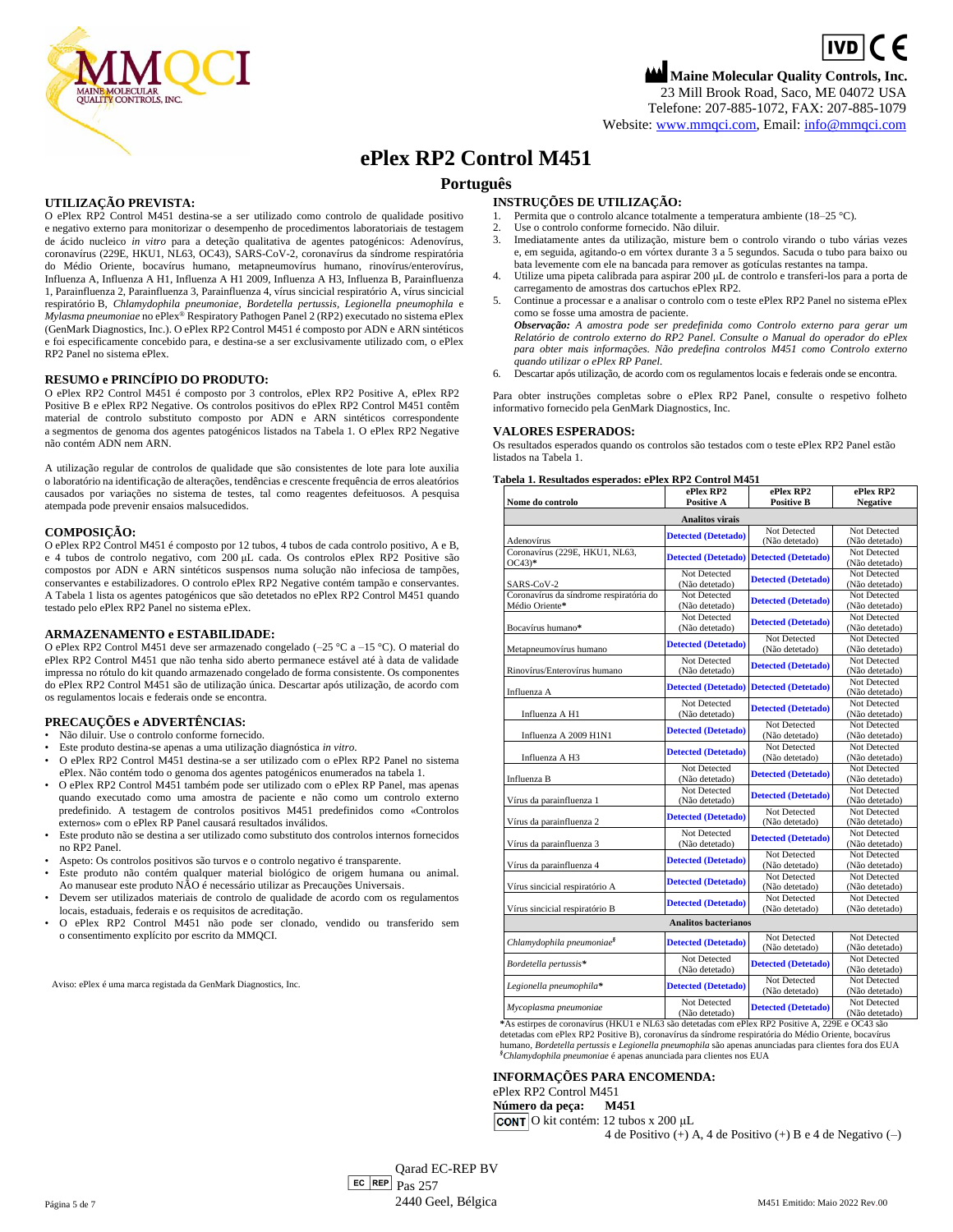$\boxed{IVD}$  (  $\in$ **Maine Molecular Quality Controls, Inc.**

23 Mill Brook Road, Saco, ME 04072 USA Teléfono: 207-885-1072, Fax: 207-885-1079

Web: [www.mmqci.com,](file://///FS1/Common/Company/CE%20Marking/M451/Translation/Translation%20Received%2005.12.2022/www.mmqci.com) correo electrónico: [info@mmqci.com](mailto:info@mmqci.com)

# **ePlex RP2 Control M451**

# **Español**

### **USO PREVISTO:**

ePlex RP2 Control M451 está indicado para su uso como control de calidad analítico positivo y negativo externo para supervisar el rendimiento de los procedimientos de análisis en laboratorio de ácidos nucleicos *in vitro* para la detección cualitativa de genes de resistencia a los siguientes patógenos: adenovirus, coronavirus (229E, HKU1, NL63, OC43), SARS-CoV-2, coronavirus del síndrome respiratorio de Oriente Medio, bocavirus humano, metaneumovirus humano, rinovirus/enterovirus, gripe A, gripe A H1, influenza A H1 2009, influenza A H3, influenza B, parainfluenza 1, parainfluenza 2, parainfluenza 3, parainfluenza 4, virus respiratorio sincicial A, virus respiratorio sincicial B, *Chlamydophila pneumoniae, Bordetella pertussis, Legionella pneumophila* y *Mycoplasma pneumoniae* en ePlex® Respiratory Pathogen Panel 2 (RP2) realizado en el sistema ePlex (GenMark Diagnostics, Inc.). ePlex RP2 Control M451 se compone de ADN y ARN sintéticos diseñados específicamente e indicados para su uso únicamente con ePlex RP2 Panel en el sistema ePlex.

### **RESUMEN y PRINCIPIOS DEL PRODUCTO:**

ePlex RP2 Control M451 se compone de 3 controles, ePlex RP2 Positive A, ePlex RP2 Positive B y ePlex RP2 Negative. Los controles positivos de ePlex RP2 Control M451 contienen material de control indirecto compuesto por ADN y ARN sintéticos correspondientes a segmentos del genoma de los patógenos enumerados como detectados en la Tabla 1. ePlex RP2 Negative no contiene ADN ni ARN.

El uso rutinario de controles de calidad que son constantes entre un lote y otro ayudan al laboratorio a identificar cambios, tendencias y mayor frecuencia de errores aleatorios causados por variaciones en el sistema de pruebas, como reactivos con fallos. La investigación temprana puede prevenir ensayos fallidos.

### **COMPOSICIÓN:**

ePlex RP2 Control M451 se compone de 12 tubos, 4 tubos de cada control positivo, A y B, y 4 tubos de control negativo, de 200 μl cada uno. Los controles ePlex RP2 Positive se componen de ADN y ARN sintéticos suspendidos en una solución no infecciosa de amortiguadores, conservantes y estabilizadores. El control ePlex RP2 Negative contiene amortiguador y conservantes. En la Tabla 1 se enumeran los patógenos que se detectan en ePlex RP2 Control M451 cuando se analiza mediante ePlex RP2 Panel en el sistema ePlex.

### **CONSERVACIÓN y ESTABILIDAD:**

ePlex RP2 Control M451 debe conservarse congelado (−25 a −15 °C). El material de ePlex RP2 Control M451 sin abrir es estable hasta la fecha de caducidad impresa en la etiqueta del kit si se conserva congelado de forma ininterrumpida. Los componentes de ePlex RP2 Control M451 son para un solo uso. Después de su uso, deben desecharse según las normas locales y federales.

### **PRECAUCIONES y ADVERTENCIAS:**

- No diluir. Utilice el control tal como se suministra.
- Este producto está destinado solo para uso diagnóstico *in vitro*.
- ePlex RP2 Control M451 es para su uso con ePlex RP2 Panel en el sistema ePlex. No contiene el genoma completo de los agentes patógenos que figuran en la tabla 1.
- ePlex RP2 Control M451 también puede utilizarse con ePlex RP Panel, pero solo cuando se procesa como muestra de paciente, no como control externo predefinido. El análisis de los controles positivos M451 predefinidos como «Controles Externos» con ePlex RP Panel dará resultados no válidos.
- Este producto no sustituye los controles internos proporcionados en RP2 Panel.
- Aspecto: los controles positivos son turbios y el control negativo es transparente.
- Este producto no contiene ningún material biológico de origen humano ni animal. No se necesita seguir normas de bioseguridad al manipular este producto.
- Los materiales de control de calidad deben utilizarse de acuerdo con la normativa local, estatal y federal y con los requisitos de acreditación.
- ePlex RP2 Control M451 no se puede clonar, vender ni transferir sin el consentimiento expreso y por escrito de MMQCI.

Aviso: ePlex es una marca registrada de GenMark Diagnostics, Inc.

## **INSTRUCCIONES DE USO:**

- 1. Deje que el control alcance debidamente la temperatura ambiente (18-25 °C).<br>2. Utilice el control tal como se suministra No diluir
- 2. Utilice el control tal como se suministra. No diluir.
- 3. Inmediatamente antes de usarlo, mezcle bien el control sacudiendo el tubo varias veces y luego agitándolo en vórtex entre 3 y 5 segundos. Agite el tubo o dele golpecitos en la mesa para eliminar las gotas que queden en el tapón.
- 4. Utilice una pipeta calibrada para aspirar 200 μl de control y transfiéralo al puerto de carga de la muestra de los cartuchos ePlex RP2.
- 5. Continúe procesando y analizando el control con la prueba ePlex RP2 Panel en el sistema ePlex como lo haría con una muestra de paciente.
- *Nota: La muestra se puede predefinir como control externo para generar un informe de control externo de RP2 Panel. Consulte el manual del usuario de ePlex para obtener más información. No defina previamente los controles del M451 como control externo cuando utilice ePlex RP Panel.*
- 6. Después de su uso, debe desecharse según las normas locales y federales.

Para ver las instrucciones completas de ePlex RP2 Panel, consulte el prospecto correspondiente facilitado por GenMark Diagnostics, Inc.

### **VALORES ESPERADOS:**

Los resultados esperados cuando los controles se analizan con la prueba ePlex RP2 Panel se enumeran en la Tabla 1.

#### **Tabla 1. Resultados esperados: ePlex RP2 Control M451**

| Nombre del control                                         | ePlex RP2<br><b>Positive A</b> | ePlex RP2<br><b>Positive B</b> | ePlex RP2<br><b>Negative</b> |
|------------------------------------------------------------|--------------------------------|--------------------------------|------------------------------|
| <b>Analitos virales</b>                                    |                                |                                |                              |
| Adenovirus                                                 | <b>Detectado</b>               | No detectado                   | No detectado                 |
| Coronavirus (229E, HKU1,<br>NL63, OC43)*                   | <b>Detectado</b>               | <b>Detectado</b>               | No detectado                 |
| SARS-CoV-2                                                 | No detectado                   | <b>Detectado</b>               | No detectado                 |
| Coronavirus del síndrome respiratorio<br>de Oriente Medio* | No detectado                   | <b>Detectado</b>               | No detectado                 |
| Bocavirus humano*                                          | No detectado                   | <b>Detectado</b>               | No detectado                 |
| Metaneumovirus humano                                      | <b>Detectado</b>               | No detectado                   | No detectado                 |
| Rinovirus/enterovirus humano                               | No detectado                   | <b>Detectado</b>               | No detectado                 |
| Influenza A                                                | <b>Detectado</b>               | <b>Detectado</b>               | No detectado                 |
| Influenza A H1                                             | No detectado                   | <b>Detectado</b>               | No detectado                 |
| Influenza A 2009 H1N1                                      | <b>Detectado</b>               | No detectado                   | No detectado                 |
| Influenza A H3                                             | <b>Detectado</b>               | No detectado                   | No detectado                 |
| Influenza B                                                | No detectado                   | <b>Detectado</b>               | No detectado                 |
| Virus parainfluenza 1                                      | No detectado                   | <b>Detectado</b>               | No detectado                 |
| Virus parainfluenza 2                                      | <b>Detectado</b>               | No detectado                   | No detectado                 |
| Virus parainfluenza 3                                      | No detectado                   | <b>Detectado</b>               | No detectado                 |
| Virus parainfluenza 4                                      | <b>Detectado</b>               | No detectado                   | No detectado                 |
| Virus respiratorio sincicial A                             | <b>Detectado</b>               | No detectado                   | No detectado                 |
| Virus respiratorio sincicial B                             | <b>Detectado</b>               | No detectado                   | No detectado                 |
|                                                            | <b>Analitos bacterianos</b>    |                                |                              |
| Chlamydophila pneumoniae <sup>§</sup>                      | <b>Detectado</b>               | No detectado                   | No detectado                 |
| Bordetella pertussis*                                      | No detectado                   | <b>Detectado</b>               | No detectado                 |
| Legionella pneumophila*                                    | <b>Detectado</b>               | No detectado                   | No detectado                 |
| Mycoplasma pneumoniae                                      | No detectado                   | <b>Detectado</b>               | No detectado                 |

**\***Las cepas de coronavirus (HKU1 y NL63 se detectan con ePlex RP2 Positive A, 229E y OC43 se detectan con ePlex RP2 Positive B), el coronavirus del síndrome respiratorio de Oriente Medio, el bocavirus humano, *Bordetella pertussis* y *Legionella pneumophila* se notifican solo para clientes fuera de EE. UU.

*§Chlamydophila pneumoniae* se notifica solo para clientes de EE. UU.

#### **INFORMACIÓN PARA PEDIDOS:** ePlex RP2 Control M451

# **Número de referencia: M451**

El kit contiene: 12 tubos de 200 μl

4 de cada uno: positivo (+) A, positivo (+) B y negativo (−)